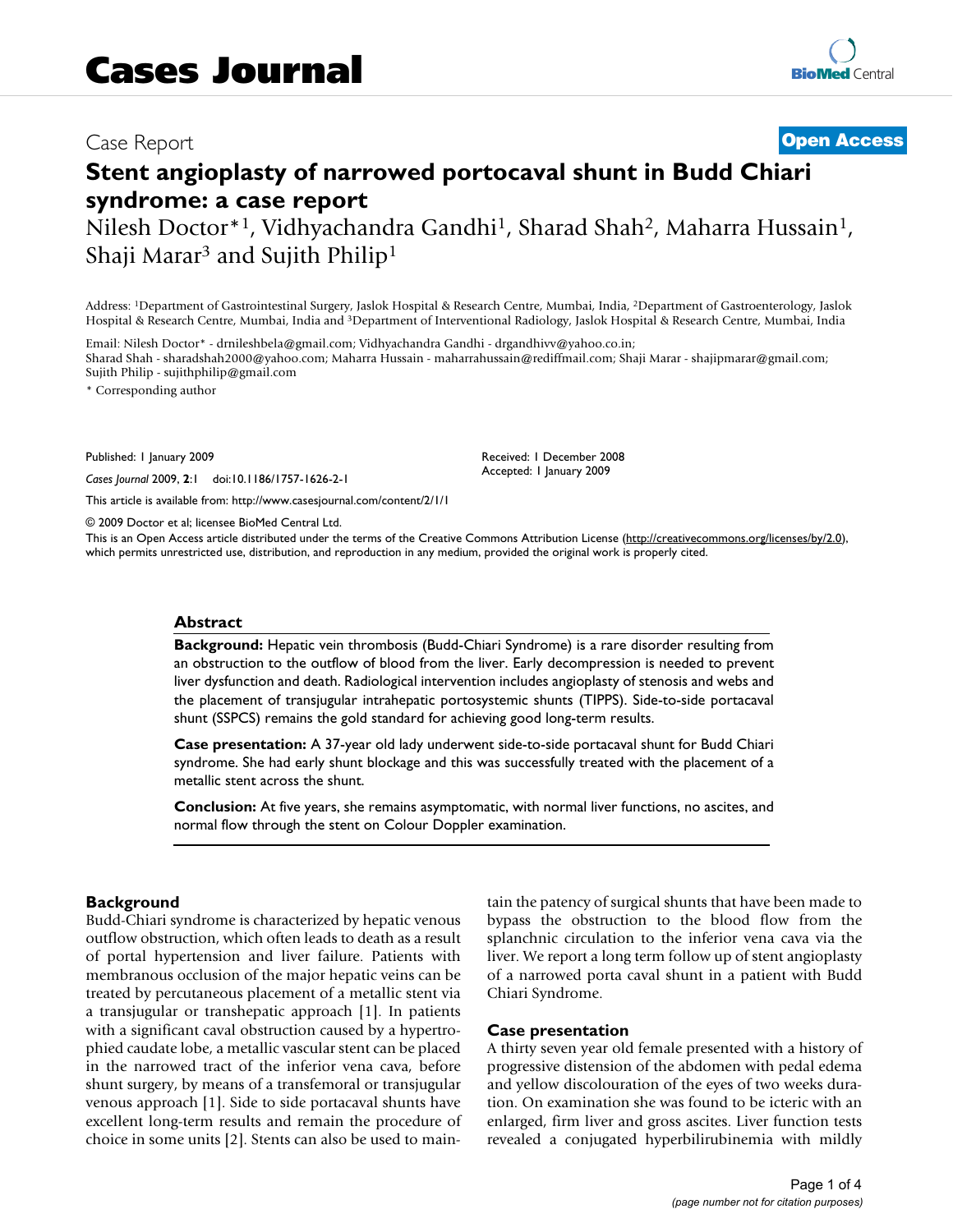deranged transaminases and alkaline phosphatase. Ultrasonography (USG) with Colour Doppler showed an enlarged liver with a hypertrophied caudate lobe, a 1.1 cm portal vein with hepatopetal flow, an occluded right hepatic vein with middle and left hepatic veins patent only in their proximal parts and a patent but narrowed inferior vena cava, compressed by the caudate lobe, together with free fluid in the abdomen. Splenic and superior mesenteric veins were normal. Liver biopsy confirmed the diagnosis of Budd Chiari syndrome. Prothrombotic workup did not reveal any obvious cause for the Budd Chiari syndrome.

Transjugular venogram showed 90% narrowing of the IVC with a 14 mmHg gradient across the narrowing and nonvisualization of the hepatic veins beyond their origins. The hepatic veins could not be cannulated, suggestive of complete occlusion at the ostia. (Figure 1:A). An  $18 \times 63$ mm WALL STENT was placed across the narrowed segment in the IVC followed by balloon dilatation using a 16 mm balloon (Figure 1:B).

Percutaneous transhepatic venogram through the left hepatic vein under USG guidance showed the left hepatic vein was patent only in its proximal portion, the distal 2– 3 cms being completely occluded and draining through multiple collaterals. IVC stent was in situ (Figure 2). The right hepatic vein was completely occluded. The middle hepatic vein also showed long-segment total occlusion (> 3 cm).

Recanalisation of the left hepatic vein was attempted, but failed owing to the long and fibrous nature of the occlusion. The patient then underwent a side-to-side portocaval shunt using the right external iliac vein as H-graft. Postoperative recovery was uneventful and she was anticoagu-



Figure 2 **Percutaneous transhepatic venogram revealed left hepatic vein replaced by multiple collaterals, IVC stent in situ**.

lated during that time. Six weeks after surgery, she was readmitted with pedal edema and ascites. Doppler evaluation showed patchy flow through the shunt. Venogram through a transjugular approach revealed patent IVC stent. There was narrowing of the portosystemic graft with a gradient of more than 15 mmHg near its IVC end (Figure 3:A, B).

Considering the acute angulation of the portocaval shunt with the IVC, a transfemoral venous approach for venoplasty and stenting was thought to be more appropriate. Following predilatation of the graft with a 5 mm angioplasty balloon (Figure 4A), an 8 mm × 30 mm selfexpanding nitinol stent was placed in the graft covering its portal and caval ends. Post dilatation was carried out by a 8 mm balloon. Post stenting portal venogram showed good flow through the graft into the IVC (Figure 4:B).

The portocaval gradient dropped to  $<$  5 mmHg post stenting. Subsequently she was anticoagulated with warfarin. The patient has been on regular follow up since then and is asymptomatic for five years.



Figure 1 **A. Narrowed IVC with non visualization of hepatic veins**. B. IVC stent in situ.



Figure 3 **Transjugular venogram A. Patent IVC Stent B. Narrowed portocaval graft**.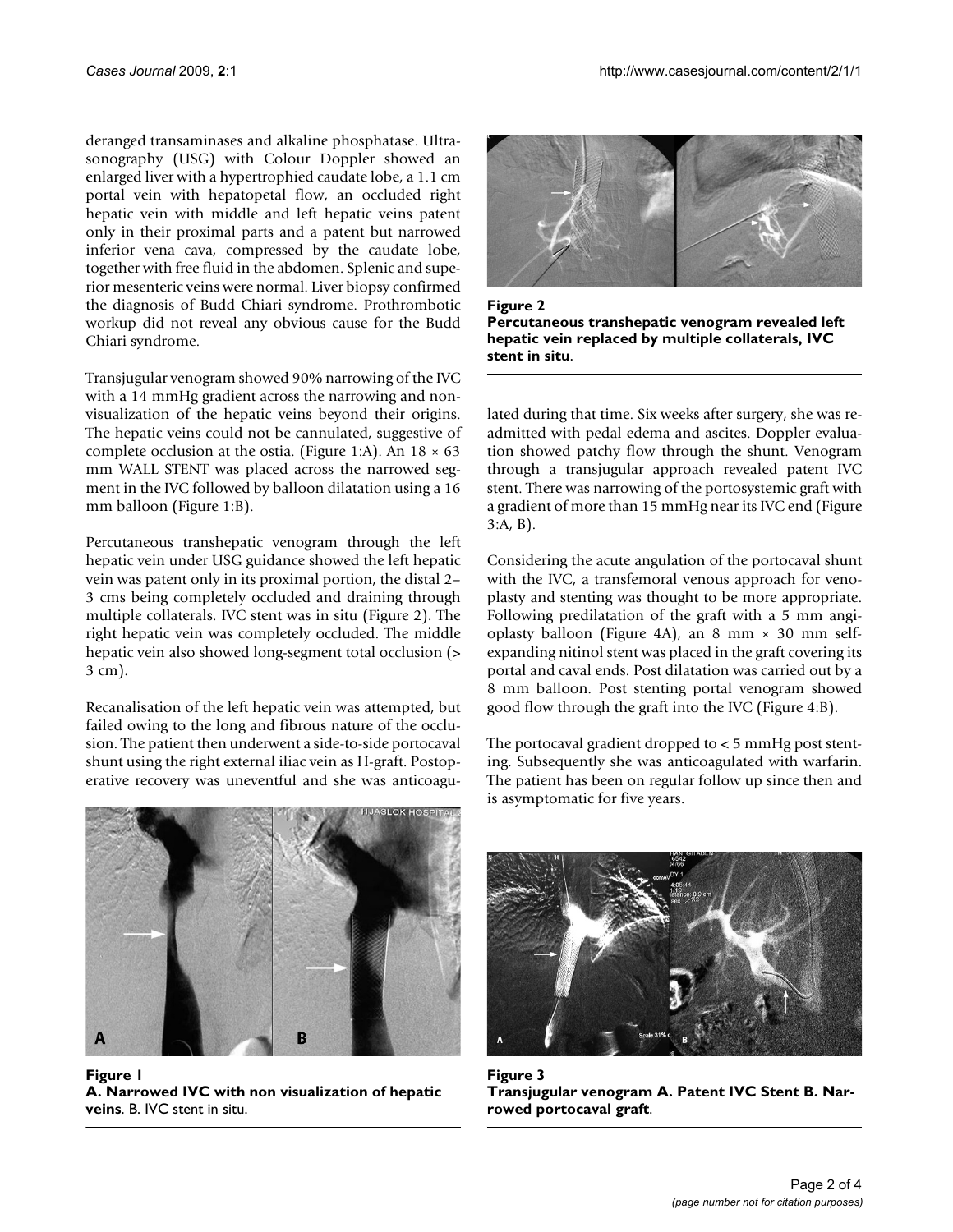

Figure 4 **Transfemoral venoplasty A. Pre dilatation of the graft**. B. Widened, patent graft post dilatation with stent in situ.

# **Discussion**

BCS is characterized by manifestations of portal hypertension, inferior vena cava occlusion or both [1]. It produces liver damage due to intense congestion, leading to development of cirrhosis. To prevent congestion, various nonsurgical and surgical procedures have been described.

A variety of surgical procedures can be used for decompression of the liver, including mesoatrial, mesocaval and portocaval shunts and liver transplantation. If there is no thrombosis in the inferior vena cava, a side-to-side portocaval shunt (SSPCS) is the procedure of choice in the early and middle stages of the disease [2]. Direct portocaval shunts have a thrombosis rate of 0.2%, compared with occlusion rates 24–53% for mesocaval shunts with synthetic grafts. However, autologous internal jugular vein grafts have patency rates comparable with those of portocaval shunts [3]. Mesoatrial shunts are preferred if there is a greater than 75% narrowing of the vena cava [4]. However, the patency rate of mesoatrial shunts is low, Slakey et al. [5] reporting a primary shunt patency rate of only 46%. To improve the shunt patency Orloff et al. [2] introduced a high-flow combination shunt, consisting of a side-to side portocaval shunt and a cavoatrial shunt. Results of this combined form were promising. Orthotopic liver transplantation is indicated in patients with chronic BCS who have cirrhosis and patients with a failed portosystemic shunt procedure. It has a 5-year survival rate of 69% [6]. Blockage of the shunts performed to decompress the liver can be a life-threatening event and is usually associated with excessive variceal hemorrhage. Recently percutaneous interventional techniques, including angioplasty, fibrinolysis, Self expanding metallic stents (SEMS) and TIPPS, have gained attention in the treatment of BCS and shunt occlusion [7]. Angioplasty has a high success rate in BCS due to congenital obstruction. For restenosis, balloon dilatation can be performed. As angioplasty simulates intimal hyperplasia, the number of balloon dilatations must be limited [7]. Xu et al. [8] advocated the use of metallic stents for such angioplasty failures. SEMS placement makes the dilatation more definitive.

The drop in venous pressure is more marked and it keeps the vessel patent for a longer time than angioplasty. But growth of a hyperplastic intima around the wire may reduce the diameter of the inferior vena cava. The stent may also cross the outlet of the hepatic vein, which results in an increase of turbulent flow and may lead to thrombosis [9]. TIPPS can be performed in BCS patients to improve the clinical condition while waiting for orthotopic liver transplantation. The TIPPS procedure is relatively safe and effective but its long-term patency is limited. Fortunately TIPPS stenosis responds well to reinterventions such as balloon dilatation and stents [10]. There are limited cases in the literature of percutaneous procedures secondary to a failed shunt, as most would become eligible for transplant. In our patient, we placed a SEMS in a narrowed portocaval shunt. As an interventional procedure, SEMS produced a good long term result with clinical improvement and patency. Therefore SEMS could be the procedure of choice in occluded portocaval shunts. We propose the use of SEMS as a salvage procedure for blocked side to side portocaval H-grafts before consideration of more radical procedures like liver transplantation.

### **Abbreviations**

TIPSS: Transjugular Intrahepatic Portosystemic Shunt; SSPCS: Side-to-side portacaval shunt; USG: Ultrasonography; BCS: Budd Chiari Syndrome; SEMS: Self expanding metallic stent

# **Competing interests**

The authors declare that they have no competing interests.

### **Authors' contributions**

Authors ND and MH – revising the article critically for important intellectual content. Authors VG and SP – drafting the manuscript. Author SS – medical management of the patient and revision of the article. Author SM – performed the angioplasty stenting and also helped in revising the article.

### **Consent**

Written informed consent was obtained from the patient for publication of this case report and accompanying images. A copy of the written consent is available for review by the Editor-in-Chief of this journal.

### **References**

1. Savader SJ, Venbrux AC, Osterman FA: **Percutaneous intervention in portosystemic shunts in Budd-Chiari syndrome.** *Journal Vascular Interventional Radiology* 1991, **2:**489-495.